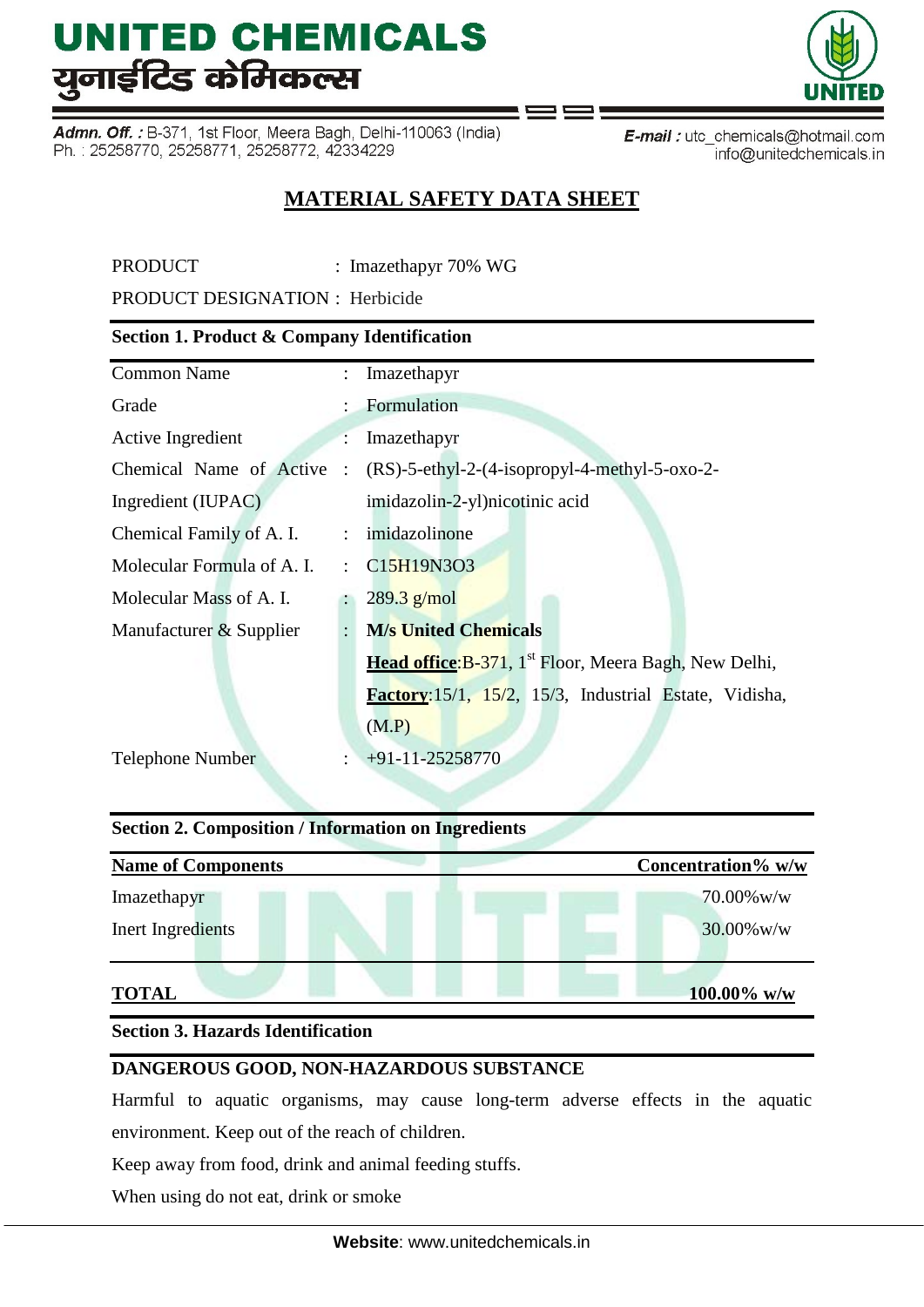Admn. Off. : B-371, 1st Floor, Meera Bagh, Delhi-110063 (India) Ph.: 25258770, 25258771, 25258772, 42334229



E-mail: utc\_chemicals@hotmail.com info@unitedchemicals.in

### **Section 4. First Aid Measures**

**Inhalation :** Remove source of contamination, or leave contaminated area to fresh air as rapidly as possible. Keep the affected person warm and at rest. Treat symptomatically and supportively. Administration of oxygen should be performed by qualified personnel. Get medical attention immediately if effects persist.

**Skin contact:** Remove contaminated clothing, shoes and leather goods immediately. Gently wipe off excess chemical. Wash skin gently and thoroughly with non-abrasive soap and large amounts of water until no evidence of chemical remains (approximately 15 to 20 minutes). If irritation persists, seek medical advice immediately.

**Eye contact:** Immediately flush contaminated eyes with gently flowing clean water for 20 minutes, occasionally lifting upper and lower lids until no evidence of chemical remains (approximately 15 to 20 minutes). Take care not to rinse contaminated water into the unaffected eye or onto the face. Obtain medical attention if irritation persists.

**Ingestion:** Seek medical advice immediately and show the container, label, or this Data Sheet. DO NOT induce vomiting. If the patient is alert and conscious, have the patient to rinse mouth thoroughly with water. Treat respiratory difficulty with artificial respiration and oxygen.

**Advice to physician**: No specific antidote is available.

**Section 5. Fire Fighting Measures**

**Extinguishing Media:** dry powder, foam, water spray.

**Unsuitable extinguishing media for safety reasons:** carbon dioxide

**Specific hazards:** carbon monoxide, carbon dioxide, nitrogen oxides The substances/groups of substances mentioned can be released in case of fire.

**Special protective equipment:** Wear self-contained breathing apparatus and chemicalprotective clothing.

Further information: In case of fire and/or explosion do not breathe fumes. Keep containers cool by spraying with water if exposed to fire. Collect contaminated extinguishing water separately, do not allow to reach sewage or effluent systems. Dispose of fire debris and contaminated extinguishing water in accordance with official regulations.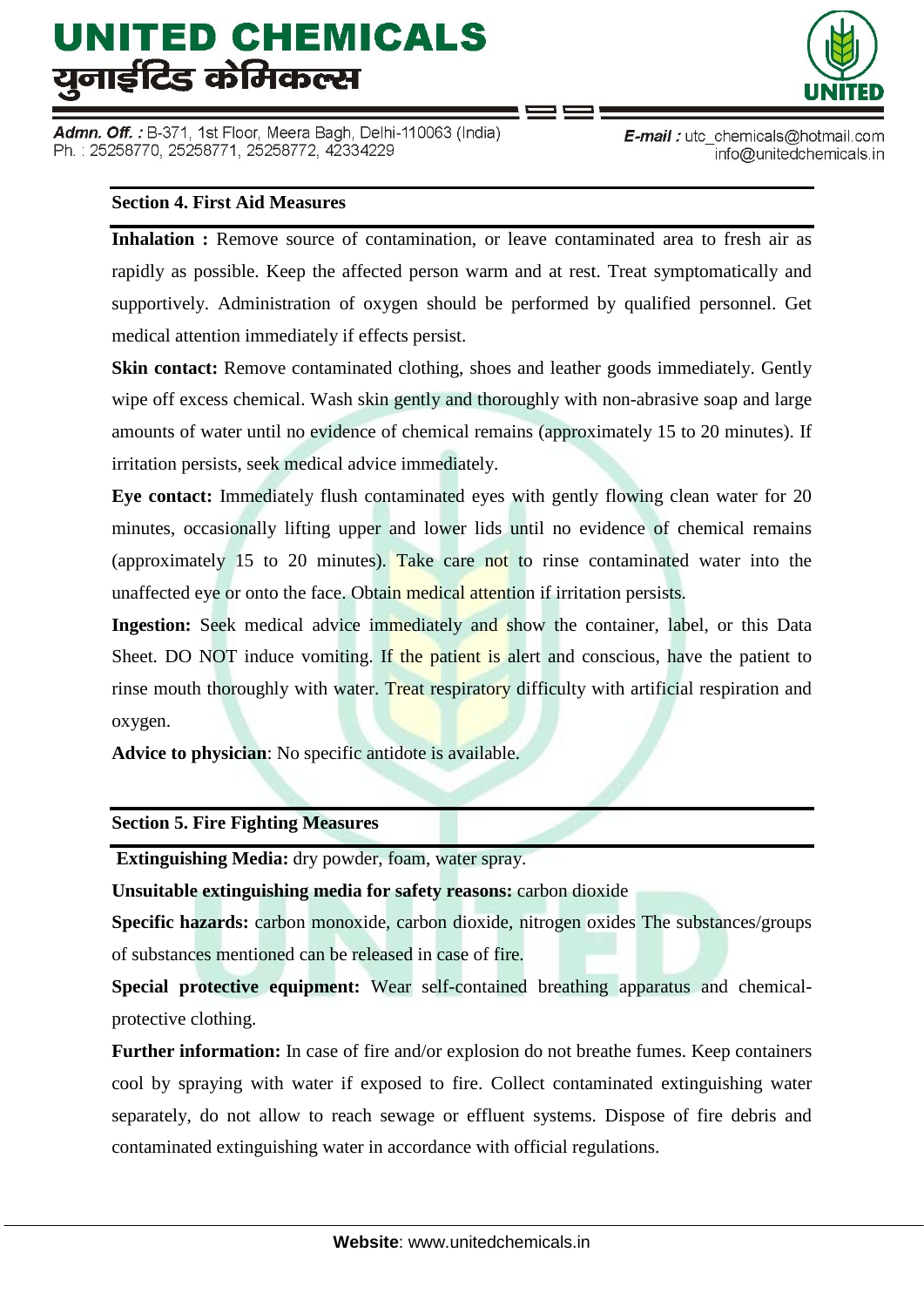Admn. Off.: B-371, 1st Floor, Meera Bagh, Delhi-110063 (India) Ph.: 25258770, 25258771, 25258772, 42334229



**E-mail**: utc chemicals@hotmail.com info@unitedchemicals.in

# **Section 6. Accidental Release Measures**

**Personal Protection :** Use personal protective clothing. Avoid contact with the skin, eyes and clothing. Avoid dust formation.

### **Environmental Precautions:**

Do not discharge into the subsoil/soil. Do not discharge into drains/surface waters/groundwater.

### **Methods for cleaning up or taking up:**

**For small amounts:** Contain with dust binding material and dispose of.

**For large amounts**: Sweep/shovel up.

Dispose of absorbed material in accordance with regulations. Collect waste in suitable containers, which can be labeled and sealed. Clean contaminated floors and objects thoroughly with water and detergents, observing environmental regulations. Avoid raising dust.

#### **Section 7. Handling & Storage**

Handling: No special measures necessary if stored and handled correctly. Ensure thorough ventilation of stores and work areas. Hands and/or face should be washed before breaks and at the end of the shift. When using do not eat, drink or smoke.

# **Protection against fire and explosion:**

Dust can form an explosive mixture with air. Avoid dust formation. Prevent electrostatic charge - sources of ignition should be kept well clear - fire extinguishers should be kept handy.

#### **Storage:**

Segregate from foods and animal feeds.

Further information on storage conditions: Protect against moisture. Keep away from heat. Protect from direct sunlight.

# **Section 8. Exposure Control, Personal Protection**

#### **Components with occupational exposure limits**

no exposure standard allocated

**Personal protective equipment**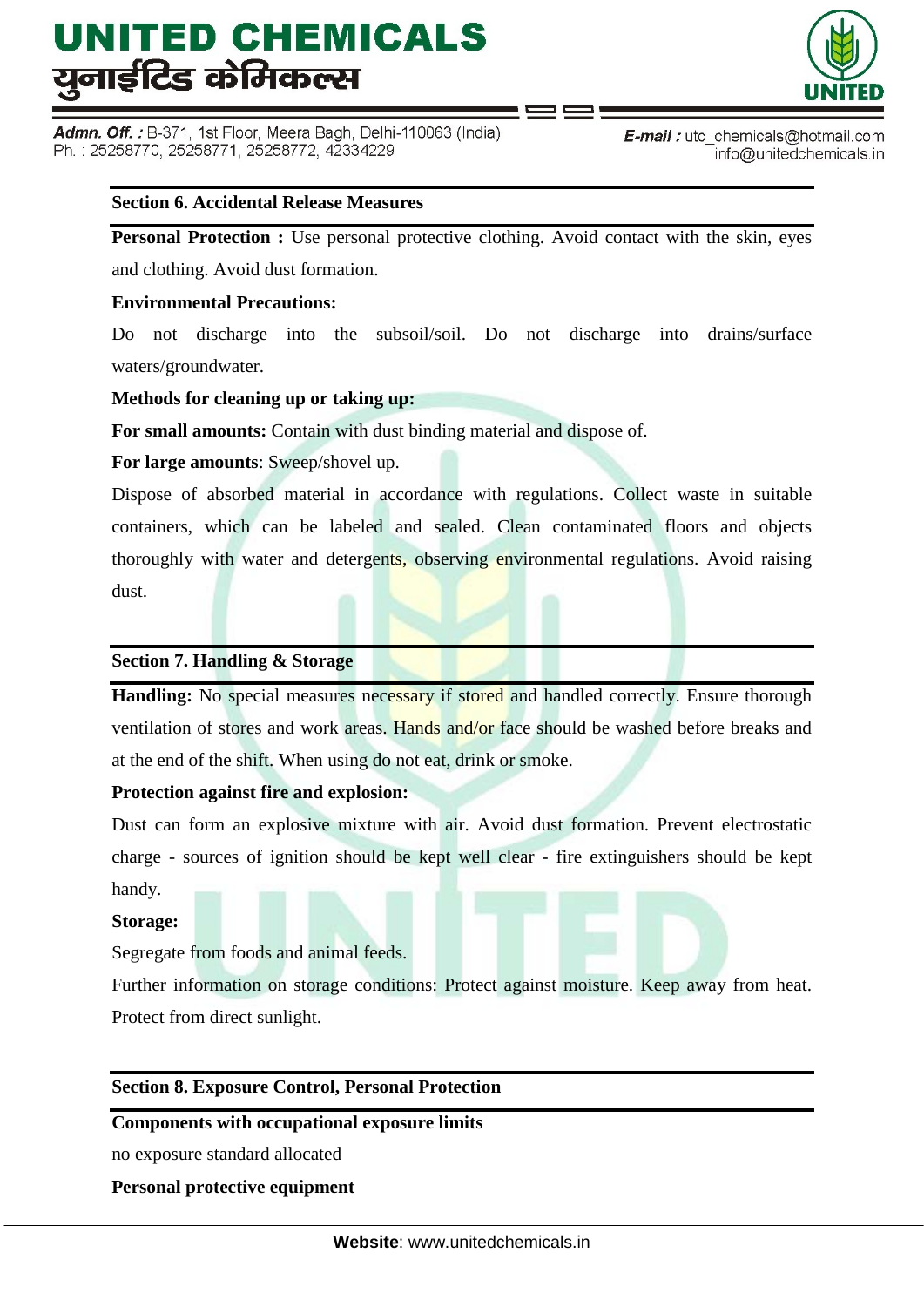Admn. Off. : B-371, 1st Floor, Meera Bagh, Delhi-110063 (India) Ph.: 25258770, 25258771, 25258772, 42334229



E-mail: utc\_chemicals@hotmail.com info@unitedchemicals.in

Respiratory protection: Respiratory protection not required.

**Hand protection:** Suitable chemical resistant safety gloves (EN 374) also with prolonged, direct contact (Recommended: Protective index 6, corresponding > 480 minutes of permeation time according to EN 374): E.g. nitrile rubber (0.4 mm), chloroprene rubber (0.5 mm), butyl rubber (0.7 mm) and other.

**Eye protection:** Safety glasses with side-shields (frame goggles) (e.g. EN 166)

**Body protection:** Body protection must be chosen depending on activity and possible exposure, e.g. apron, protecting boots, chemical-protection suit (according to EN 14605 in case of splashes or EN ISO 13982 in case of dust).

**General safety and hygiene measures:** The statements on personal protective equipment in the instructions for use apply when handling crop-protection agents in final-consumer packing. Wearing of closed work clothing is recommended. Store work clothing separately. Keep away from food, drink and animal feeding stuffs.

| <b>Section 9. Physical and Chemical Properties</b> |                                                   |  |  |  |
|----------------------------------------------------|---------------------------------------------------|--|--|--|
| Appearance / state                                 | tan granules, solid<br>$\ddot{\phantom{a}}$       |  |  |  |
| <b>Colour</b>                                      | tan                                               |  |  |  |
| <b>Odour</b>                                       | faint odour                                       |  |  |  |
| <b>Flash point</b>                                 | Not Applicable<br>÷                               |  |  |  |
| <b>Explosion hazard</b>                            | not explosive                                     |  |  |  |
| <b>Melting point</b>                               | $>20^{\circ}C$                                    |  |  |  |
| <b>Bulk Density</b>                                | $560.7 - 624.78$ kg/m3.                           |  |  |  |
| <b>Water solubility</b>                            | dispersible<br>÷                                  |  |  |  |
| pH                                                 | approx. $3 - 5 (20.0 °C)$<br>$\ddot{\phantom{a}}$ |  |  |  |
|                                                    |                                                   |  |  |  |

# **Section 10. Stability & Reactivity**

**Thermal decomposition:** No decomposition if stored and handled as prescribed/indicated.

**Substances to avoid:** strong bases, strong acids, strong oxidizing agents

**Hazardous reactions**: No hazardous reactions if stored and handled as prescribed/indicated.

**Hazardous decomposition products**: No hazardous decomposition products if stored and handled as prescribed/indicated.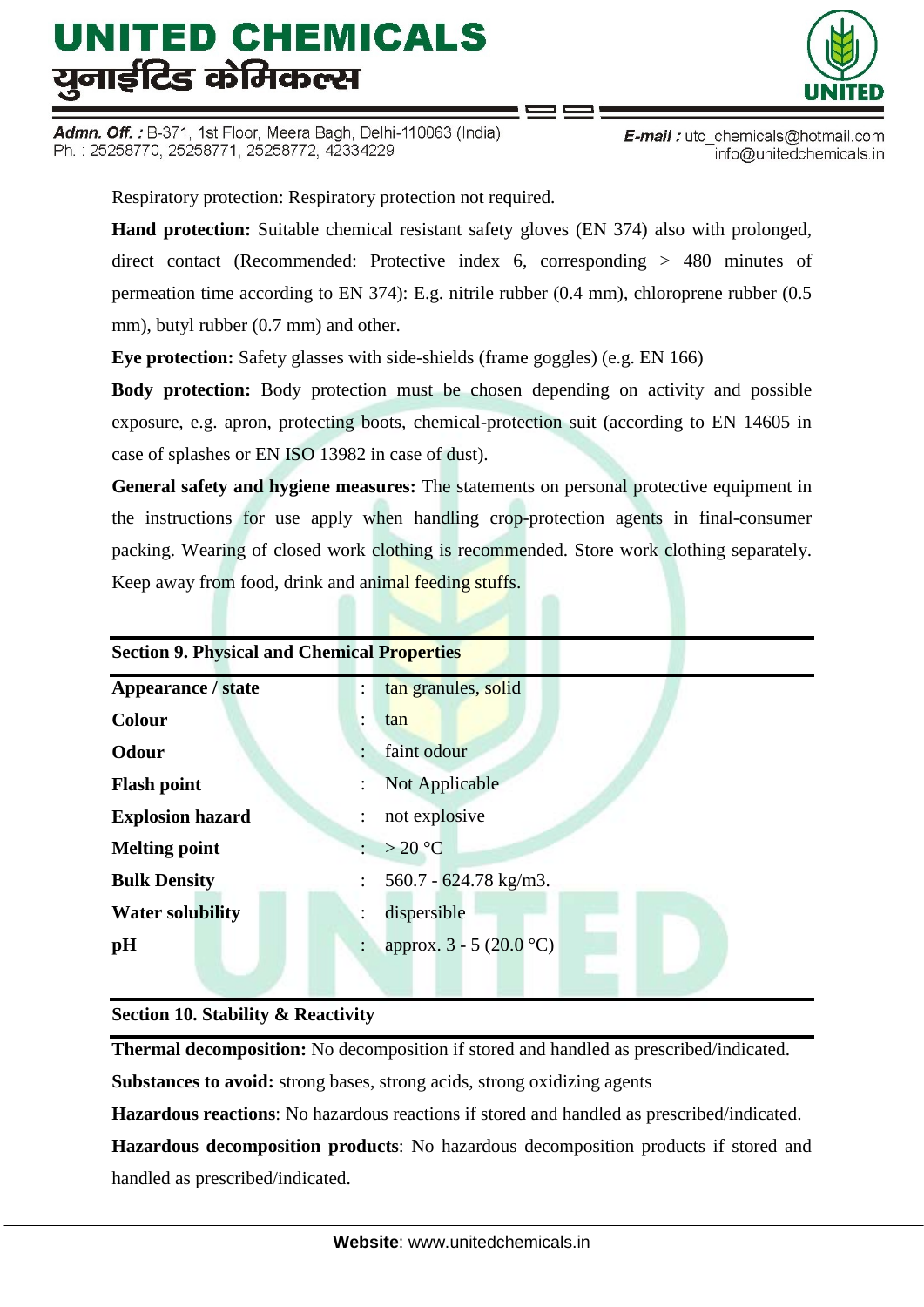Admn. Off.: B-371, 1st Floor, Meera Bagh, Delhi-110063 (India) Ph.: 25258770, 25258771, 25258772, 42334229



E-mail: utc\_chemicals@hotmail.com info@unitedchemicals.in

#### **Section 11. Toxicological Information**

**Acute Oral Toxicity**  $LD_{50}$  for rats :  $>5000$  mg/kg

**Acute Dermal Toxicity** LD50 Rabbit : >2,000 mg /kg

**Acute Inhalation** LC50 (4h) for male and female rats : >6.8 mg/l air

**Eye Irritation** Rabbit Non irritant to eyes

**Skin Irritant** Rabbit : Non irritant

**Skin sensitization** Guinea pig : Not a skin sensitizer

**Section 12. Ecological Information**

**Toxicity to fish :** LC50(96 h) Brachydanio rerio > 87.55 mg/l

**Daphnia magna :** EC50 (48h) : >103 mg/l

**Toxicity to Algae** : EC50 (5D) green : 71 mg/l

**Toxicity to Honey bee :** LD50 (48 h) Apis mellifera : > 100 µg/bee

**Section 13. Disposal Consideration**

Must be sent to a suitable incineration plant, observing local regulations.

**Contaminated packaging:** Contaminated packaging should be emptied as far as possible and disposed of in the same manner as the substance/product.

| <b>Section 14. Transport Information</b> |                      |                                                             |  |  |  |  |  |
|------------------------------------------|----------------------|-------------------------------------------------------------|--|--|--|--|--|
| <b>IMDG Classification</b>               |                      |                                                             |  |  |  |  |  |
| <b>Shipping name</b>                     | $\ddot{\phantom{0}}$ | hazardous<br>Environmentally<br>substance, Solid,<br>N.O.S. |  |  |  |  |  |
|                                          |                      | (imazethapyr)                                               |  |  |  |  |  |
| <b>Class</b>                             |                      | 9                                                           |  |  |  |  |  |
| <b>Packing group</b>                     |                      | III                                                         |  |  |  |  |  |
| <b>UN</b> number                         | $\ddot{\phantom{0}}$ | 3077                                                        |  |  |  |  |  |
| <b>Marine pollutant</b> : Yes            |                      |                                                             |  |  |  |  |  |